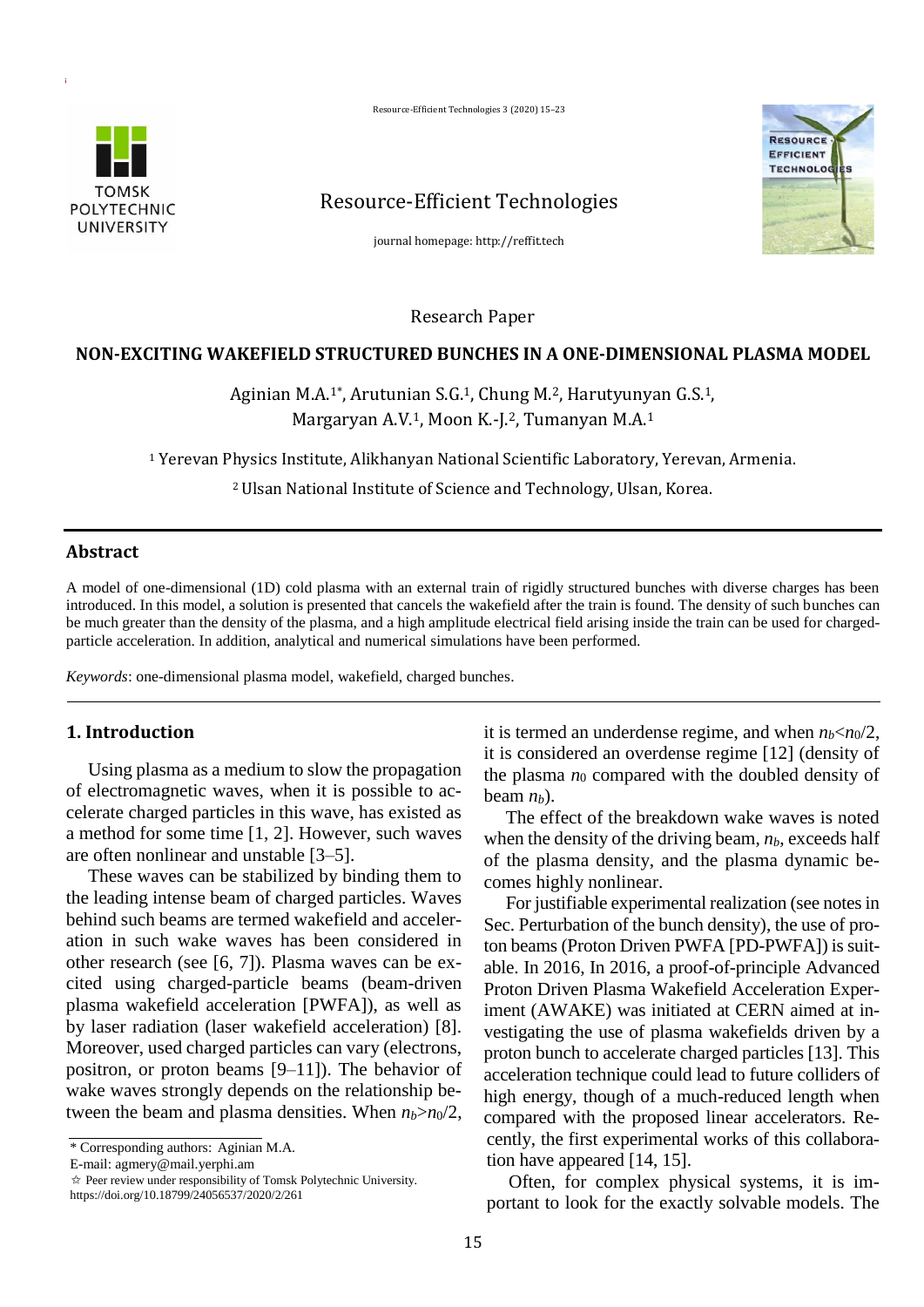cold, uniform, and collision-less one-dimensional (1D) plasma model with fixed ions [16–18] was proposed as such a model in which an exact analytical solution of excitation of nonlinear oscillations in plasma using a finite electron beam was obtained (see [19, 20]). In such an 1D model, the wakefield breakdown effect is observed with the underdense plasma limit mentioned above. Moreover, this breakdown effect occurs at a certain distance from the driver bunch.

In this paper, we consider the structure of bunches with different densities, electrical charges, and lengths. A breakdown does not occur inside such a structure, and beyond the structure, the wakefield cancels at certain ratios between bunches lengths and densities. In this case, the bunch densities can be much higher than the plasma density (underdense mode), and the corresponding fields can be much larger than the breakdown limit for a separate bunch.

#### **2. One-dimensional plasma model**

Below, we derivate the main equations for cold, uniform, and collision-less 1D plasma models with fixed ions and rigid external beams. We assume that the beam propagates along the model axis, denoted as *z*.

Poisson's equation (1D model magnetic field components and electric field transversal components are omitted):

$$
\frac{\partial^2 \varphi}{\partial z^2} = -4\pi e (n_e + \frac{q}{e} n_b - n_0) , \qquad (1)
$$

the continuity equation for plasma electrons:

$$
\frac{\partial n_e}{c\partial t} + \frac{\partial (\beta_e n_e)}{\partial z} = 0,
$$
\n(2)

and the plasma electrons motion equation:

$$
\frac{\partial(\beta_e \gamma_e)}{c\partial t} + \beta_e \frac{\partial(\beta_e \gamma_e)}{\partial z} = -\frac{e}{mc^2} \frac{\partial \varphi}{\partial z},\tag{3}
$$

Where  $n_e$  is the density of plasma electrons,  $n_b$  is the density of bunch particles with charge  $q$ ,  $n_0$  is the density of immovable plasma ions,  $\varphi$  is the potential of the electric field produced by all charged components,  $\beta_e c$  is the velocity of the plasma electrons (  $\gamma_e = (1 - \beta_e^2)^{-1/2}$ , and  $m_e$  is the electron mass. *c* indicates the speed of light, *e* is the electron charge (in contrast to [21], where the charge of the electron was noted as  $-e$ , so that *e* means the absolute [positive] value of the electron charge).

We look for steady-state solutions of Eqs.  $(1-3)$ , which means that we assume that a bunch does not

change its velocity  $\beta_0 c$  (accordingly, we introduce  $\gamma_0 = (1 - \beta_0^2)^{-1/2}$ ) during this propagation in the plasma. This means that variables  $\beta_e$ ,  $n_e$ , and  $\varphi$  are functions of a single variable

$$
\hat{z} = z - \beta_0 c t \tag{4}
$$

Introducing  $(4)$  into Eqs.  $(1-3)$  we obtain:

$$
\frac{\partial^2 \varphi}{\partial \hat{z}^2} = -4\pi e(n_e + \frac{q}{e}n_b - n_0),\tag{5}
$$

$$
-\beta_0 \frac{\partial n_e}{\partial \hat{z}} + \frac{\partial (\beta_e n_e)}{\partial \hat{z}} = 0,
$$
\n(6)

$$
(\beta_e - \beta_0) \frac{\partial (\beta_e \gamma_e)}{\partial \hat{z}} = -\frac{e}{mc^2} \frac{\partial \varphi}{\partial \hat{z}}.
$$
 (7)

We assume that the bunch is placed on the negative half axis of  $\hat{z}$ , and the front of the bunch corresponds to  $\hat{z} = 0$ .

Equation (6) integrates in form:

$$
n_e(\beta_0 - \beta_e) = n_0 \beta_0. \tag{8}
$$

The integration constant is chosen to fulfill condition  $n_e = n_0$ , if  $\beta_e = 0$ .

It should be noted that, in determining  $n_0$  as the density of immovable ions of plasma, such as the density of plasma atoms, we suppose that plasma is hydrogen-like. This restriction can be eliminated if, for multi-charged ions, the density  $n_0$  is understood as the density of atoms multiplied by the number of electrons ionized from the atom.

Using relation  $\partial \gamma_e / \partial \hat{z} = \beta_e \gamma_e^3 \partial \beta_e / \partial \hat{z}$  one can integrate (7) in the following form:

$$
\frac{1-\beta_0\beta_e}{\sqrt{1-\beta_e^2}} = 1 - \frac{e}{mc^2} \varphi \equiv \Phi.
$$
 (9)

The integration constant is chosen to fulfill  $\varphi=0$  if  $\beta_e=0$ .

From (8), we have a restriction on the values of plasma electron's velocity

$$
\beta_e < \beta_0 \tag{10}
$$

and correspondingly,

$$
\gamma_0^{-1} < \Phi \tag{11}
$$

at the condition  $\Phi > 1$  corresponding to the negative values of  $\beta_e$ .

Equation (9) can be rewritten as: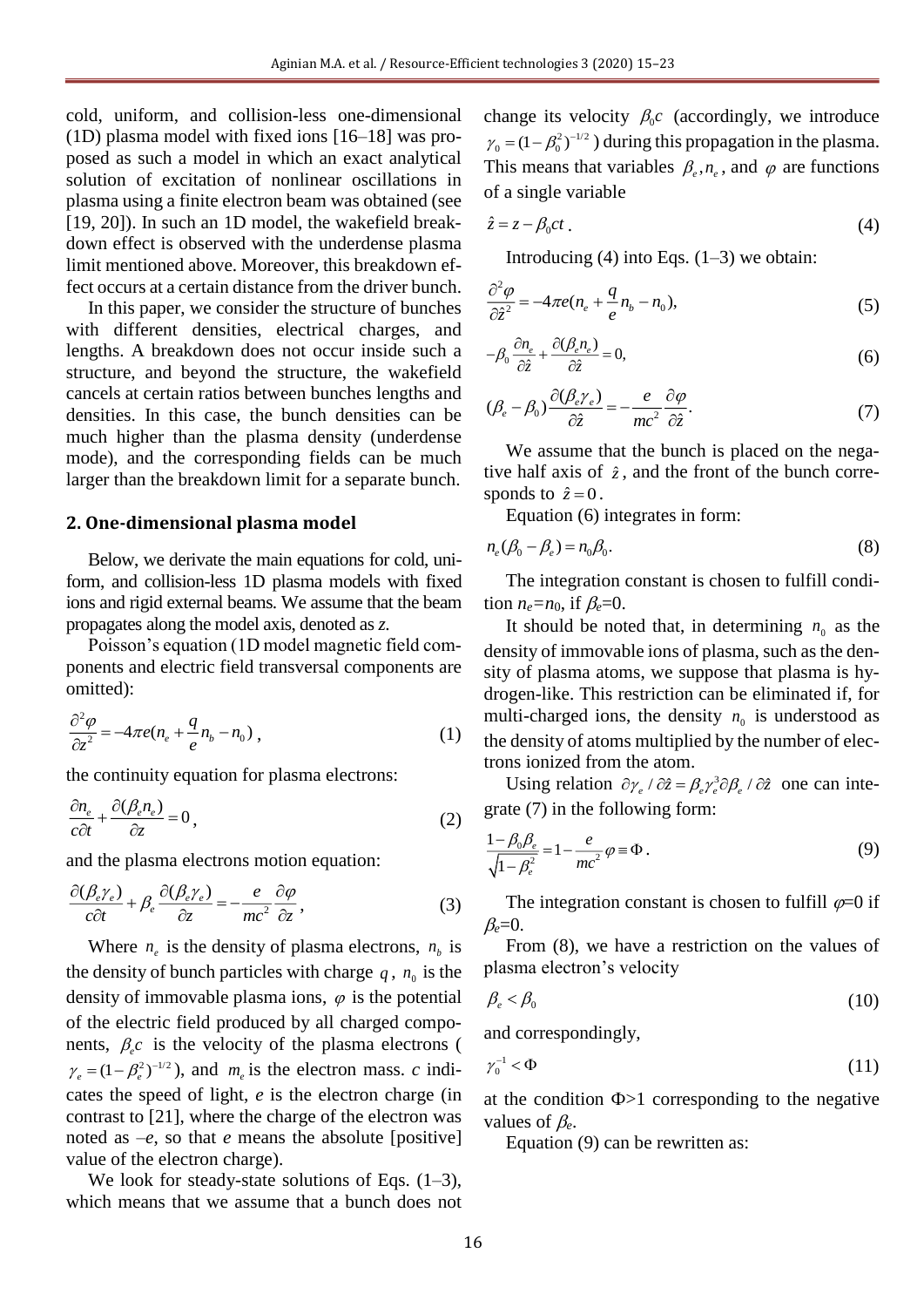$$
\beta_e = \frac{\beta_0 - \Phi \sqrt{\Phi^2 - \gamma_0^{-2}}}{\Phi^2 + \beta_0^2}.
$$
\n(12)

Taking (8) into account, one can also find that

$$
n_e = -n_0 \left( \beta_0^2 \gamma_0^2 - \frac{\beta_0 \gamma_0^2 \Phi}{\sqrt{\Phi^2 - {\gamma_0}^2}} \right).
$$
 (13)

One can see that at a limit value of  $\Phi = \gamma_0^{-1}$ , which is the plasma electron density trend to infinity.

Using (12, 13), we finally obtain only one second order equation on potential  $\Phi$ :

$$
\frac{\partial^2 \Phi}{\partial \xi^2} = \alpha - \gamma_0^2 + \frac{\beta_0 \gamma_0^2 \Phi}{\sqrt{\Phi^2 - \gamma_0^2}}.
$$
\n(14)

Where we enter dimensionless variables

$$
\xi = \hat{z}\omega_p / c, \ \alpha = (q / e)(n_b / n_0),
$$
  
where  $\omega_p = \sqrt{4\pi e^2 n_0 / m}$ .

The basic equation (14) of cold, uniform, and collision-less 1D plasma model coincides with the same equation derived in [20] (Appendix 1).

In the common case  $\alpha$ , it depends on the parameter  $\xi$ . In case  $\alpha = const$ , (14) has energy integral

$$
\varepsilon = \Phi^{\prime 2} / 2 + \gamma_0^2 \left( \Phi - \beta_0 \sqrt{\Phi^2 - \gamma_0^{-2}} \right) - \alpha \Phi \tag{15}
$$

(in the following prime, we denote differentiation on  $\xi$ ).

Here, we can separate the potential portion of energy:

$$
U_{\alpha} = \gamma_0^2 \left( \Phi - \beta_0 \sqrt{\Phi^2 - \gamma_0^{-2}} \right) - \alpha \Phi \tag{16}
$$

Thus, (14) describes the motion of the particle with coordinate  $\Phi$  and velocity  $\Phi'$  in potential with  $U_{\alpha}$ . In Figure 1, profiles of  $U_\alpha$  for different values of  $\alpha$ are presented where negative  $\alpha$  corresponds to proton/positron bunches.



**Fig. 1.** Potential wells,  $U_a$ , for  $\gamma_0$  = 10 and different values of  $\alpha$  in different scales of the axis  $\Phi$  are presented. Curves from top to bottom correspond to the following values of parameter  $\alpha$  : –10, –1, 0, 0.2,  $1/(1+\beta_0)$  = 0.501 , 1, and 10. The curve of the critical value  $\,\alpha$  = 1 / (1 +  $\beta_{\rm 0})$  separates the type of curves depicted in red.

One can see that curves  $U_a$  have the shape of the real well if

$$
\alpha < 1/(1+\beta_0). \tag{17}
$$

The front of the bunch, as we noted, should be used as initial conditions  $\Phi = 1, \Phi' = 0$ . These values correspond to the potential energy where  $U_{\alpha}(1) = 1 - \alpha$ . The potential energy at the limit value of  $\Phi = \gamma_0^{-1}$  is equal to  $U_{\alpha}(\gamma_0^{-1}) = \gamma_0 - \alpha \gamma_0^{-1}$ .

It is interesting to note the minimal potential energy (in the case of [17]):

$$
U_{\alpha}^{\min} = \sqrt{\left(1 - \alpha\right)^2 - \alpha^2 \beta_0^2}.
$$
 (18)

Which reaches at

$$
\Phi^* = \frac{1 - \alpha \gamma_0^{-2}}{\sqrt{(1 - \alpha)^2 - \alpha^2 \beta_0^2}}.
$$
 (19)

As an example, let us investigate the motion of the phase point for the value of  $\gamma_0=10$  in two cases of a parameter  $\alpha$ =0.45 (Figure 2) and  $\alpha$ =4 (Figure 3) for different values of energy. In Figure 2, we point out the energy level 9.955, as it corresponds  $U_{\alpha}(\gamma_0^{-1}) = \gamma_0 - \alpha \gamma_0^{-1}$ . At lower energies, this value phase point can infinitely move well in potential, forming the structure of periodic wake waves (we use this term to emphasize the periodical character of wakefields). At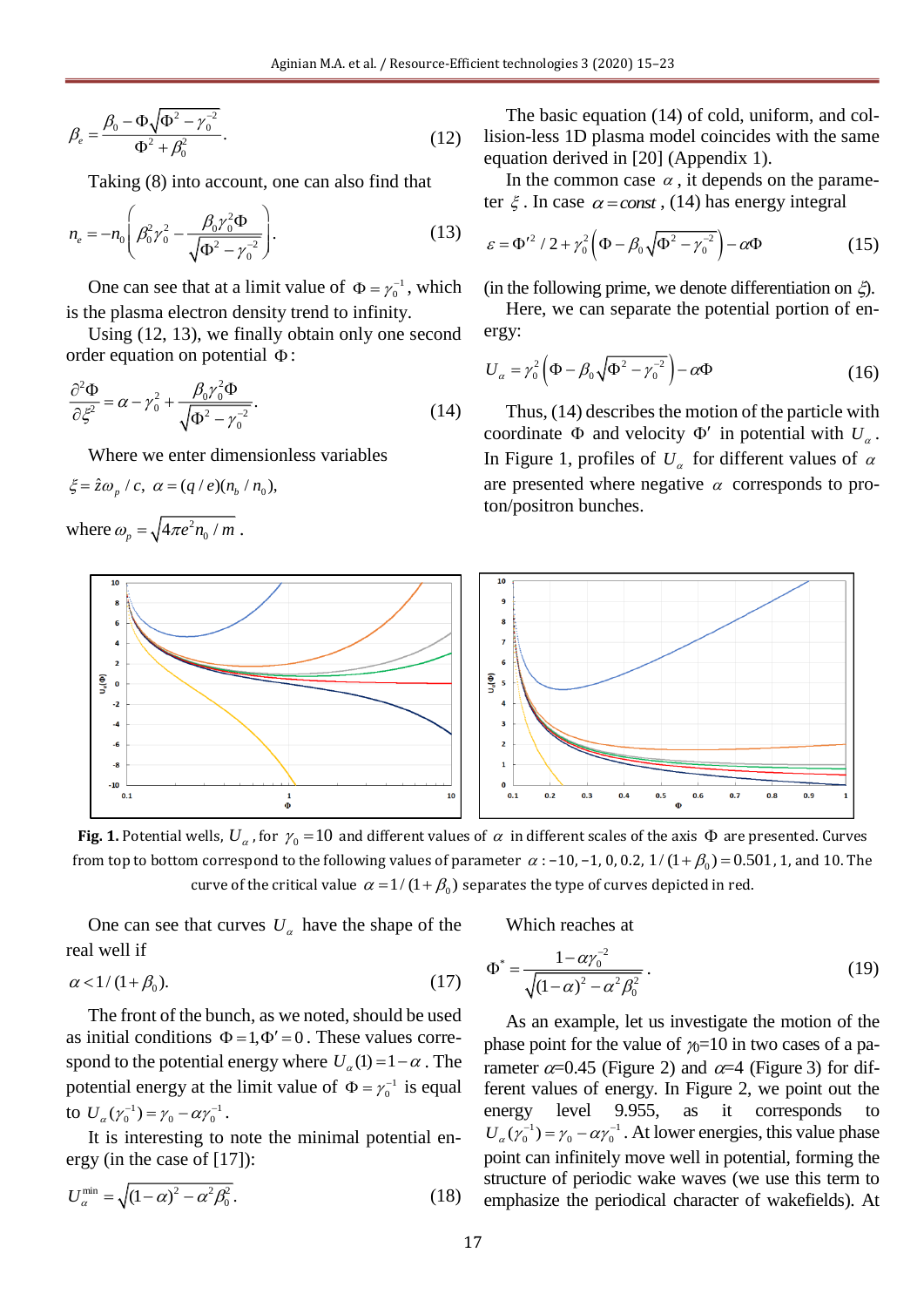the values above, the phase point at some time (parameter  $\xi$ ) will obligatorily reach the value  $\gamma_0^{-1}$  below, where the model becomes nonphysical. The corresponding curve in  $(\Phi, \Phi')$  we call separatrix.

One can see that there are wake wave solutions only for energies  $\varepsilon < 10$ , and energy  $\varepsilon = 1$  corresponds to the bottom of a potential well ( $\Phi^* = 1$ ). These exact values are what we use as initials for the point of penetration of the bunch into the plasma.

Interestingly,  $\alpha=0$ , thereby indicating plasma without bunch (see Figure 4).



**Fig. 2.** Phase point motion in case of the parameter  $\alpha$  = 0.45 , left: potential well, right: phase trajectories at different energies. Energy from top to bottom: 20, 9.955, 2, 0.55, and 0.4. Energy 9.955 corresponds to  $\ U_\alpha(\gamma_0^{-1})=\gamma_0-\alpha\gamma_0^{-1}$  (marked by red). The energy 0.55 corresponds to  $\left(U_{\alpha}(1)=1-\alpha\right)$  (marked by yellow).



**Fig. 3.** Phase point motion in case of the parameter  $\alpha = 4$ , left: potential well, right: phase trajectories at different energies. Energy from top to bottom: 20, 9.6, 0, –3, and –10. Energy 9.6 corresponds to  $\, U_\alpha(\gamma_0^{-1})=\gamma_0-\alpha\gamma_0^{-1} \,$  (marked by red). Energy – 3 corresponds to  $U_{\alpha}(1) = 1 - \alpha$  (marked by yellow)



**Fig. 4.** Phase point motion in case of the parameter  $\alpha = 0$ , left: potential well, right: phase trajectories at different energies. Energy from top to bottom: 20, 10, 5, 2, and 1. Energy 10 corresponds to  $\,U_{\alpha=0}(\gamma_0^{-1})=\gamma_0\,$  (marked by red). Energy 1 corresponds to  $U_a(1)=1$  (marked by yellow)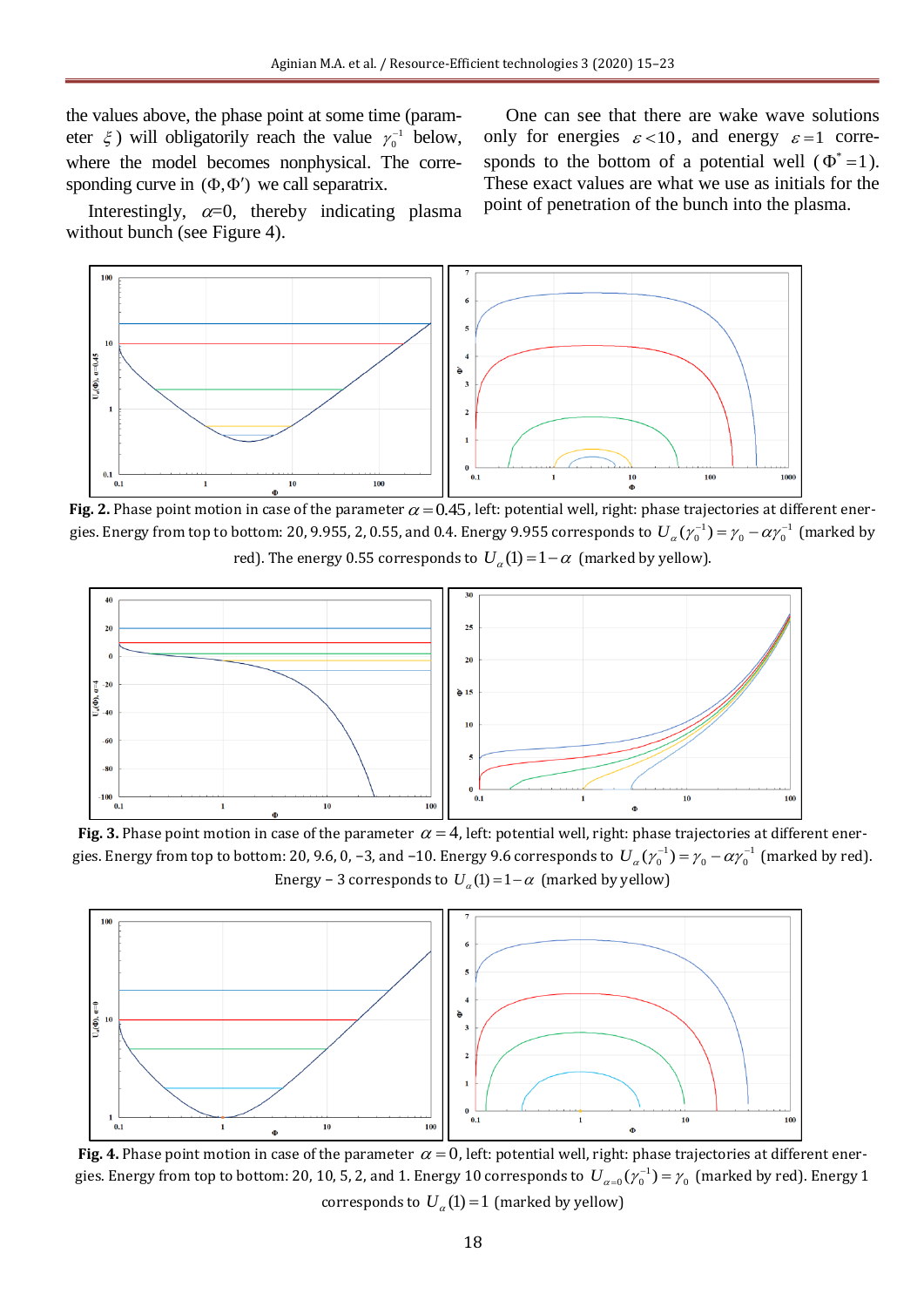### **3. Wakefield of structured bunches**

For the bunch of piecewise constant functions of density, one can construct the motion of this particle using motion in potential well formalism beginning with the front bunch and initial conditions  $\Phi$ =1 and  $\Phi$ '=0.

Let us consider that a structured bunch consists of *N* sub-bunches, each of a charge density  $\alpha_i$  and a length of  $d_i$  (*i* varies from 1 to *N*). The wakefield of this structured bunch, and later, can be constructed as a successive movement of the phase point in the corresponding set of potential wells. The transition from one well to another is formed using the initial values of  $(\Phi, \Phi')$  formed at the exit of the previous well. The constructed solution should be physical if, during the motion in each well condition  $\Phi > \gamma_0^{-1}$  $\Phi > \gamma_0^{-1}$  is not violated and, at the exit of the bunch energy of the phase point, it does not exceed value  $\gamma_0$  idea was first proposed in [22, 23]).

Notably, this caused the presence of a term  $-\alpha\Phi$  in the formula (15) transition of the phase point from one well into another, accompanied by the particle energy jump  $-(\alpha_{i+1} - \alpha_i)\Phi$ . Therefore, here we mean the energy of the phase point in the free plasma.

Figure 5 shows an example of such calculations for a bunch consisting of three sub-bunches with parameter  $\alpha$ : 10, −10, 5, and corresponding lengths of subbunches: 15, 20, and 15. At the entrance of the first bunch, the phase point had initial energy of  $\varepsilon=1$  at the entrance to the second bunch  $\varepsilon$ =10712, at the entrance to the third bunch,  $\varepsilon$ =3183, and finally, at the entrance to the free plasma after the bunch,  $\varepsilon$ =662. The last value goes beyond the limits of the range of values of the existence of stable wake waves and leads to the breakdown of the wake wave at a distance of 72.83 behind the bunch.



**Fig. 5.** Wakefield of the structured bunch consists of three sub-bunches with the following parameters:  $\alpha_1=10$ ,  $d_1=15$ ,  $\alpha_2$ =–10,  $d_2$ =20,  $\alpha_3$ =5, and  $d_3$ =15

Wakefield of the structured bunch (fig. 5) consists of three sub-bunches with the following parameters:  $\alpha_1 = 10$ ,  $d_1 = 15$ ,  $\alpha_2 = -10$ ,  $d_2 = 20$ ,  $\alpha_3 = 5$ , and  $d_3 = 15$ . Sub-bunches are marked in magenta and denoted as 1, 2, and 3. 4 is denoted by free plasma behind the bunch. The bunch movement direction is from left to right. In the marked red function,  $\Phi$ , depending on  $\xi$  is presented. In the marked green function,  $\Phi'$  depending on  $\xi$  is presented. The space right from the front point of the bunch is used to present the phase point trajectory marked in blue (axis  $\Phi$  is a horizontal direction to the right, and the axis  $\Phi'$  is vertically directed up). Numbers correspond to the presented bunch structure. All values are presented in arbitrary units.

The distance behind the bunch, after which the breaking of the wake wave occurs, depends on the initial values  $(\Phi, \Phi')$  and can be quite significant, as shown in Figure 6. Here the phase point enters the free plasma with an energy of 3765. Then, the phase point moves to the right of the potential well boundary depicted in Figure 4*a*, and then is reflected from it and continues to move in the direction of the breakdown limit. The whole process of the wake wave breakdown occurs at a distance of 322 dimensionless units.



**Fig. 6.** Wakefield of structured bunch consists of three subbunches with the following parameters:  $\alpha_1=10$ ,  $d_1=15$ ,  $\alpha$ <sub>2</sub>=–10,  $d$ <sub>2</sub>=20,  $\alpha$ <sub>3</sub>=10, and other notifications are the same as in Figure 5

By the selection of parameters  $\alpha_1, d_1, \alpha_2, d_2, \alpha_3$ , and  $d_3$ , it is possible to obtain a situation where the wake behind the structured bunch forms stable wake waves. In Figure 7, the practically perfect entrance of the phase point after the bunch into the free plasma is presented (entrance energy is 1.04, and the density of the second bunch is −0.997). For estimation, the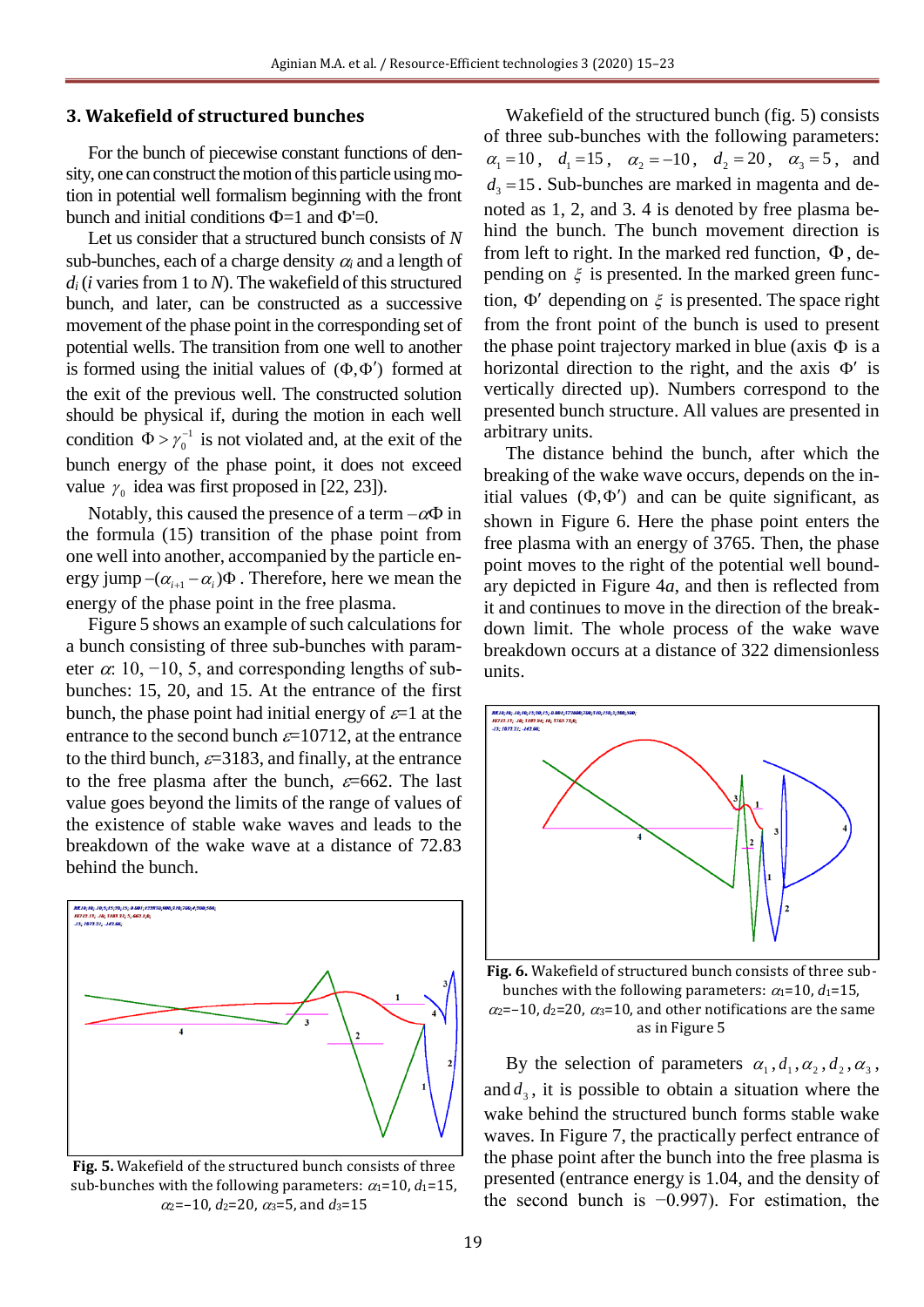rigidity of the conditions in accordance with the parameters of ideal conditions, we present Figure 8, where the entrance energy is 8.49, and the density of the second bunch is −0.979.



**Fig. 7.** The ideal entrance of the phase point into free plasma behind the structure of the bunches.



**Fig. 8.** Entrance into free plasma on the level near the plasma breakdown.

Notably, the role of the second bunch (tilting a wave after the first bunch) can be played by free plasma (see Figure 9).



**Fig. 9.** The second bunch can be used as free plasma.

### **4. Perturbation of the bunch density**

The above model is limited, as it concerns the assumption that the leading beam is not perturbed when moving in plasma. Moreover, this assumption is applicable to proton (inert) beams and is not suitable for electron bunches**.**

Amatuni [24] introduces two-time scales: the rise time of the waves in the plasma  $\tau_e \approx \omega_p^{-1}$  and the characteristic time of the change in the momentum  $\tau_b \approx p_b / qE$  of the beam particles, where *E* is the value of an electric field of a wakefield,  $p_b$  is beam particles momentum, and  $q$  is the beam particles charge. According to (9):

$$
E = -\frac{mc^2}{e} \frac{\omega_p}{c} \Phi'. \tag{20}
$$

Some estimates of these times for various plasma densities are given in Table 1 for electron and proton beams. The Lorentz factor of the beam charges,  $\gamma_0$ , is set equal to 10. The values of the electric field are taken from the 1D model calculations.

**Table 1.** Values of characteristic time parameters (plasma parameters are chosen near to AWAKE values).

| $n_{\circ}$ , 1/cm <sup>3</sup> | $\omega_p$ , s <sup>-1</sup> | $\tau_{a}$ , s | $\lambda_{n}$ , cm | $\Phi'_{MAX}$ | $E_{MAX}$ ,  | $\tau_{\scriptscriptstyle h}$ | $\tau_h$ (protons), |
|---------------------------------|------------------------------|----------------|--------------------|---------------|--------------|-------------------------------|---------------------|
|                                 |                              |                |                    |               | eV/cm        | (electrons), s                |                     |
| $2.1E + 14$                     | $8.2E + 11$                  | $1.2E - 12$    | $2.3E - 01$        | 100           | $1.4E + 09$  | $1.2E - 13$                   | $2.2E - 10$         |
| $7.7E + 14$                     | $1.6E + 12$                  | $6.4E - 13$    | $1.2E - 01$        | 100           | $2.7E + 0.9$ | $6.4E - 14$                   | $1.2E - 10$         |
| $1.0E + 15$                     | $1.8E + 12$                  | $5.6E - 13$    | $1.1E - 01$        | 100           | $3.0E + 09$  | $5.6E - 14$                   | $1.0E - 10$         |
| $2.1E + 14$                     | $8.2E + 11$                  | $1.2E - 12$    | $2.3E - 01$        | 100           | $1.4E + 09$  | $1.2E - 13$                   | $2.2E - 10$         |

Where  $\lambda_p = 2\pi c/\omega_p$  is the length of the plasma waves. One can see that, for all case conditions,  $\tau_e\,\square\,\,\tau_b$  is valid only for the case of a proton beam. This signifies that the assumption concerning rigidity of the beam can be applied more or less for protons beam.  $H^-$  can be considered as a candidate for a heavy particle beam with negative charge hydrogen ions.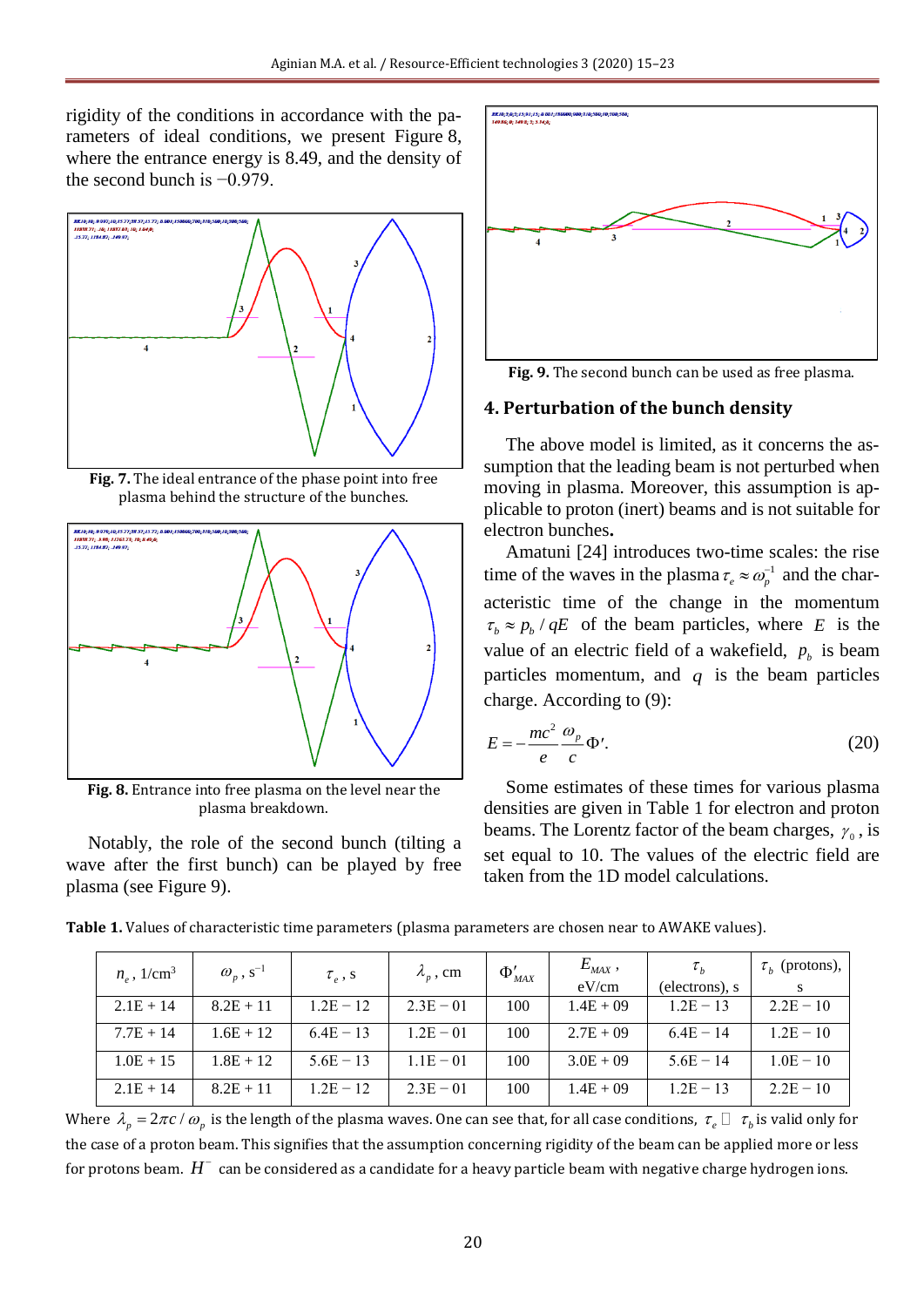Aginian M.A. et al. / Resource-Efficient technologies 3 (2020) 15–23

For the following calculations, we present a system of equations for the model in which the plasma remains cold. However, the assumption of beam rigidity is absent.

The equation of the motion of plasma electrons is as follows:

$$
\frac{\partial(\beta_e \gamma_e)}{c\partial t} + \frac{\partial(\beta_e \gamma_e)}{\partial z} = -\frac{e}{mc^2} \frac{\partial \varphi}{\partial z},\tag{21}
$$

and bunch charges:

$$
\frac{\partial(\beta_b \gamma_b)}{c\partial t} + \frac{\partial(\beta_b \gamma_b)}{\partial z} = -\frac{q}{mc^2} \frac{\partial \varphi}{\partial z}.
$$
 (22)

The continuity equation for plasma electrons and bunch charges is as follows:

$$
\frac{\partial n_e}{c\partial t} + \frac{\partial (\beta_e n_e)}{\partial z} = 0,\tag{23}
$$

$$
\frac{\partial n_b}{c\partial t} + \frac{\partial (\beta_b n_b)}{\partial z} = 0
$$
\n(24)

and finally, the Poisson's equation:

$$
\frac{\partial^2 \varphi}{\partial z^2} = -4\pi e (n_e + \frac{q}{e} n_b - n_0). \tag{25}
$$

Depriving the dimension of all equations, as above, using the following notation:

$$
z = \frac{c}{\omega_p} \xi, \ t = \frac{1}{\omega_p} \tau, \ \varphi = \frac{mc^2}{e} (1 - \Phi),
$$
  

$$
n_e = \alpha_e n_0, \ n_b = (q/e)\alpha_b n_0.
$$
 (26)

We arrive at the complete system of equations:

$$
\frac{\partial(\beta_e \gamma_e)}{\partial \tau} + \beta_e \frac{\partial(\beta_e \gamma_e)}{\partial \xi} = \frac{\partial \Phi}{\partial \xi},\tag{27}
$$

### **Appendix 1. One-dimensional plasma equation in [20] notation**

In [20], the following dimensionless coordinate was introduced:

$$
\tau = \omega_p \left( t - \frac{z}{\beta_0 c} \right) \tag{a1}
$$

(we replaced  $\beta_{ph}$  of [20] by our notation  $\beta_0$ ).

Basic equation of [20] (Eq. 3):

$$
\frac{\partial^2}{\partial \tau^2} \left( \frac{1 - \beta_0 \beta_e}{\sqrt{1 - \beta_e^2}} \right) = \beta_0^2 \left( \frac{\beta_e}{\beta_0 - \beta_e} + \alpha \right)
$$
 (a2)

(we replaced  $\beta$  of [20] by our notation  $\beta_e$ ).

$$
\frac{\partial(\beta_b \gamma_b)}{\partial \tau} + \beta_b \frac{\partial(\beta_b \gamma_b)}{\partial \xi} = \frac{q}{e} \frac{\partial \Phi}{\partial \xi},\tag{28}
$$

$$
\frac{\partial \alpha_e}{\partial \tau} + \frac{\partial (\beta_e \alpha_e)}{\partial \xi} = 0, \tag{29}
$$

$$
\frac{\partial \alpha_b}{\partial \tau} + \frac{\partial (\beta_b \alpha_b)}{\partial \xi} = 0, \tag{30}
$$

$$
\frac{\partial^2 \Phi}{\partial \xi^2} = \alpha_e + \alpha_b - 1. \tag{31}
$$

The system of equations is proposed to be solved as follows: a beam of charged particles limited in length enters into a semi-infinite homogeneous cold plasma. Such a statement allows us to solve the problem as an initial one with an alternate calculation of parameters of the plasma and beam electrons.

### **5. Conclusion**

In a cold, uniform, and collision-less 1D plasma model with fixed ions and rigid external beams, a solution has been found when in space behind the last bunch of a train, consisting of three bunches, wakefields are not formed at all. In particular, the train can consist of two bunches separated by the corresponding length of free space. At the same time, the density of bunches can significantly exceed the limit of the characteristic density at which the wake wave overturns behind one bunch model. The electric field inside such a train can be used to accelerate charged particles.

### **Acknowledgments**

This work was supported by the RA MES SCS in the frame of project 18T-1C031.

By usage of (a1), equation (a2) can be rewritten as:

$$
\frac{\partial^2}{\partial \xi^2} \left( \frac{1 - \beta_0 \beta_e}{\sqrt{1 - \beta_e^2}} \right) = \frac{\beta_e}{\beta_0 - \beta_e} + \alpha.
$$
 (a3)

(here we use notation  $\xi$  of our equation (14)) It is easy to see that:

It is easy to see that:  
\n
$$
\Phi^2 - \gamma_0^{-2} = \frac{(1 - \beta_0 \beta_e)^2}{1 - \beta_e^2} - (1 - \beta_0^2) = \frac{(\beta_0 - \beta_e)^2}{1 - \beta_e^2}.
$$
\n(a4)

Introducing this into (a1), we find:

$$
\frac{\partial^2 \Phi}{\partial \xi^2} = \alpha + \frac{\beta_e}{\beta_0 - \beta_e}.
$$
 (a5)

This equation is equal to the basic equation of [20].